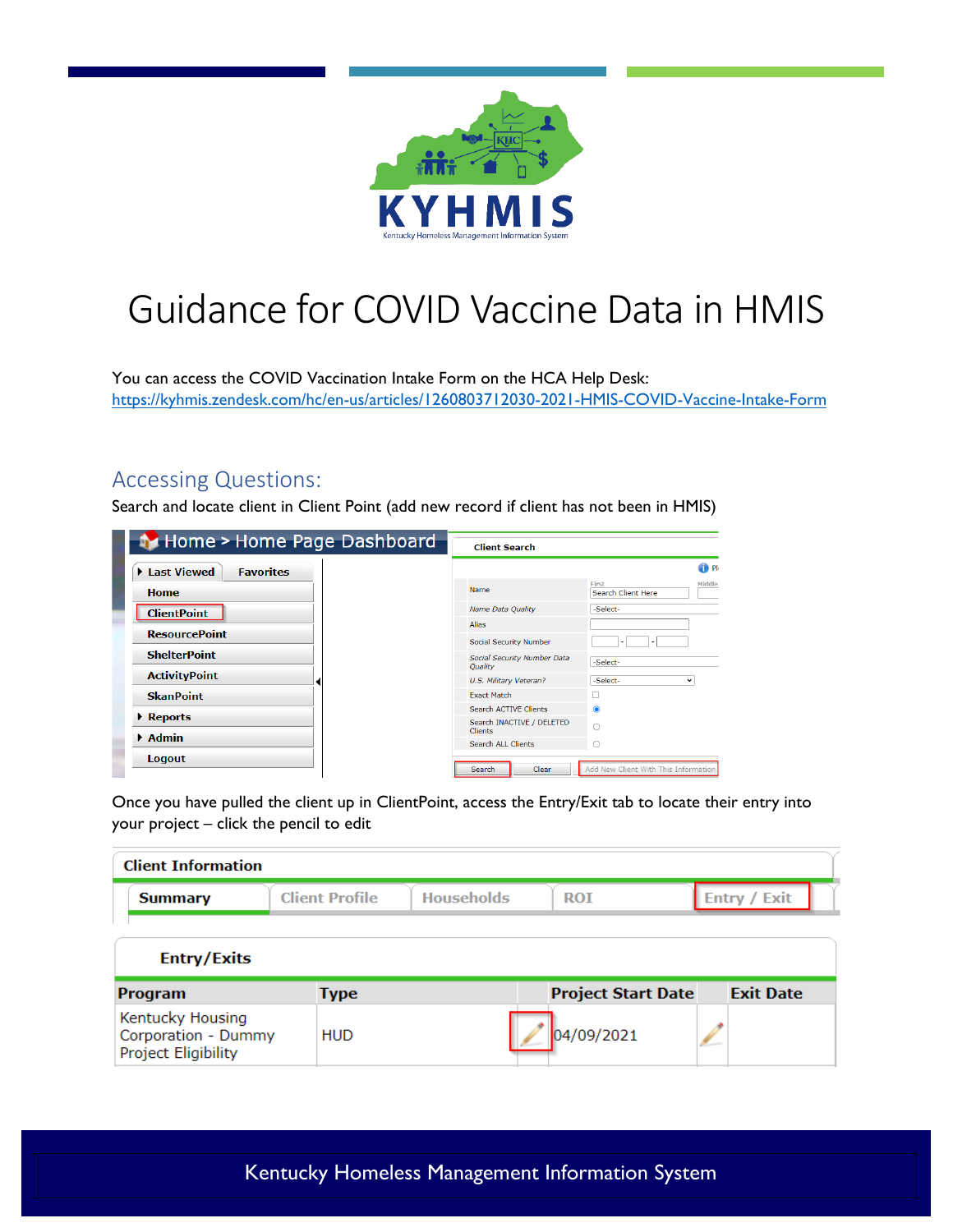Once in the client's Entry assessment, under the 'Select an Assessment' area, select the BOS-HUD COVID-19 Vaccine Screening and Status Assessment – complete the COVID-19 assessment.

| <b>Select an Assessment</b>                                               |                                 |                                                                                                                                                                                                                                      |                      |  |
|---------------------------------------------------------------------------|---------------------------------|--------------------------------------------------------------------------------------------------------------------------------------------------------------------------------------------------------------------------------------|----------------------|--|
| ALL EXPERIENCES MADE BY EXPLORER                                          | <b>Assessment DO NOT USE</b>    | <u>of the active current of the state of the state of the state of the state of the state of the state of the state of the state of the state of the state of the state of the state of the state of the state of the state of t</u> | & Prioritization     |  |
| <b>BOS - 2. Emergency Shelter Entry</b>                                   | BOS - 2. Emergency Shelter Exit | <b>BOS - 2. Emergency Shelter</b><br>Update                                                                                                                                                                                          | <b>BOS - CE Exit</b> |  |
| <b>BOS-HUD COVID-19 Vaccine</b><br><b>Screening and Status Assessment</b> |                                 |                                                                                                                                                                                                                                      |                      |  |

## Question Related Guidance:

Please complete all Screening Questions and Responses, and Vaccine Status Questions and Responses (as applicable). The client's Vaccine Screening and Status Assessment can be updated as new information is known, vaccines are obtained, etc. You are expected to collect the screening questions as soon as possible for each client and then complete the vaccination details once those occur.

Below are some additional details about some specific questions that are asked:

**Dose I Location Administered\*** – Select the location that best fits the scenario where the client received their vaccination. Other should only be used if no other options are a close fit for the vaccination location. *\*This is the same for Dose 2 and Dose 3.*

| Dose 1 Location<br>Administered | -Select-                      |
|---------------------------------|-------------------------------|
|                                 | -Select-                      |
|                                 | Pharmacy                      |
|                                 | <b>Health Department</b>      |
|                                 | Regional Vaccination Center   |
|                                 | <b>Emergency Shelter</b>      |
|                                 | Jail/Detention Center         |
|                                 | Residence                     |
|                                 | Unsheltered Sleeping Location |
|                                 | Dr. office                    |
|                                 | Other                         |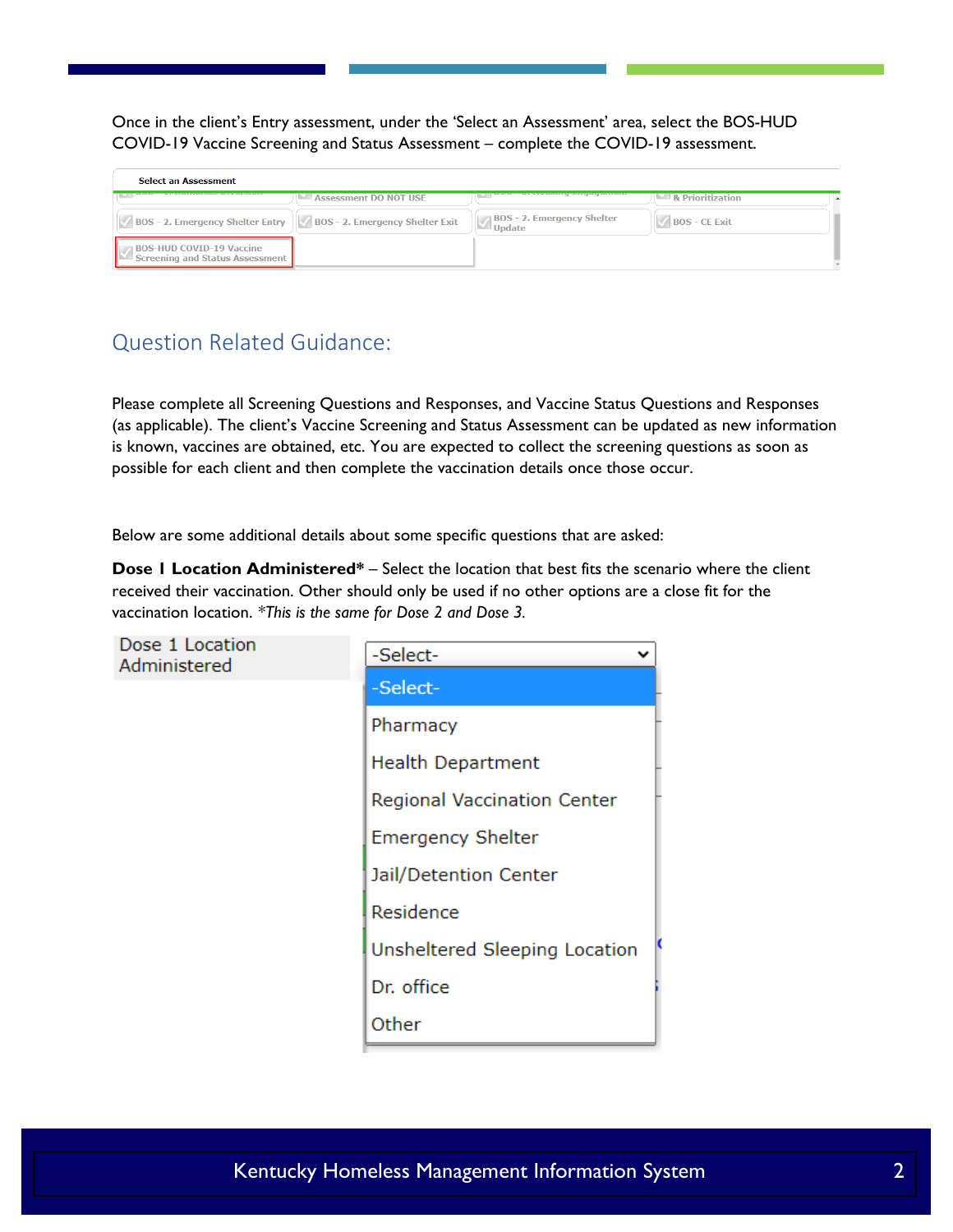**Vaccination Provider\*** – Please list who is giving the vaccination, (i.e. Walgreen's, Franklin Co Health Department, KY Horse park, etc.) *\*This is the same for Dose 2 and Dose 3.*

| Dose 1 Vaccination |  |
|--------------------|--|
| Provider           |  |

**IIS Recipient ID\*** – This field is optional. This is a number that is provided by the CDC, it may or may not be given directly to the client at time of vaccination. *\*This is the same for Dose 2 and Dose 3.*

| Dose 1 COVID19           |  |  |
|--------------------------|--|--|
| Immunization             |  |  |
| Information System (IIS) |  |  |
| recipient ID (optional)  |  |  |

\*\*Please scan and save a copy of the client's vaccination card to the client profile tab. We ask that the card be scanned after each vaccination.\*\*

The client's vaccination card should be attached to the 'Client Profile' tab in ServicePoint in the 'File Attachments' section.

The card should be uploaded after each vaccination, if possible. This is to help the agency with data entry, and if the client's card is lost.

| <b>Client Information</b>                         |                                            |             |                     |
|---------------------------------------------------|--------------------------------------------|-------------|---------------------|
| <b>Summary</b>                                    | <b>Client Profile</b><br><b>Households</b> | <b>ROI</b>  | <b>Entry / Exit</b> |
| <b>File Attachments</b>                           |                                            |             |                     |
| Date Added ▼                                      |                                            | <b>Name</b> | <b>Description</b>  |
| Add New File Attachment                           |                                            |             |                     |
| <b>Upload Attachment</b>                          |                                            |             |                     |
| Choose File  HMIS COVID Ve Guidance.docx<br>Name* |                                            |             |                     |
| Description                                       | COVID 19 Vaccination Card                  |             |                     |
|                                                   |                                            |             |                     |

Upload

Cancel

ï